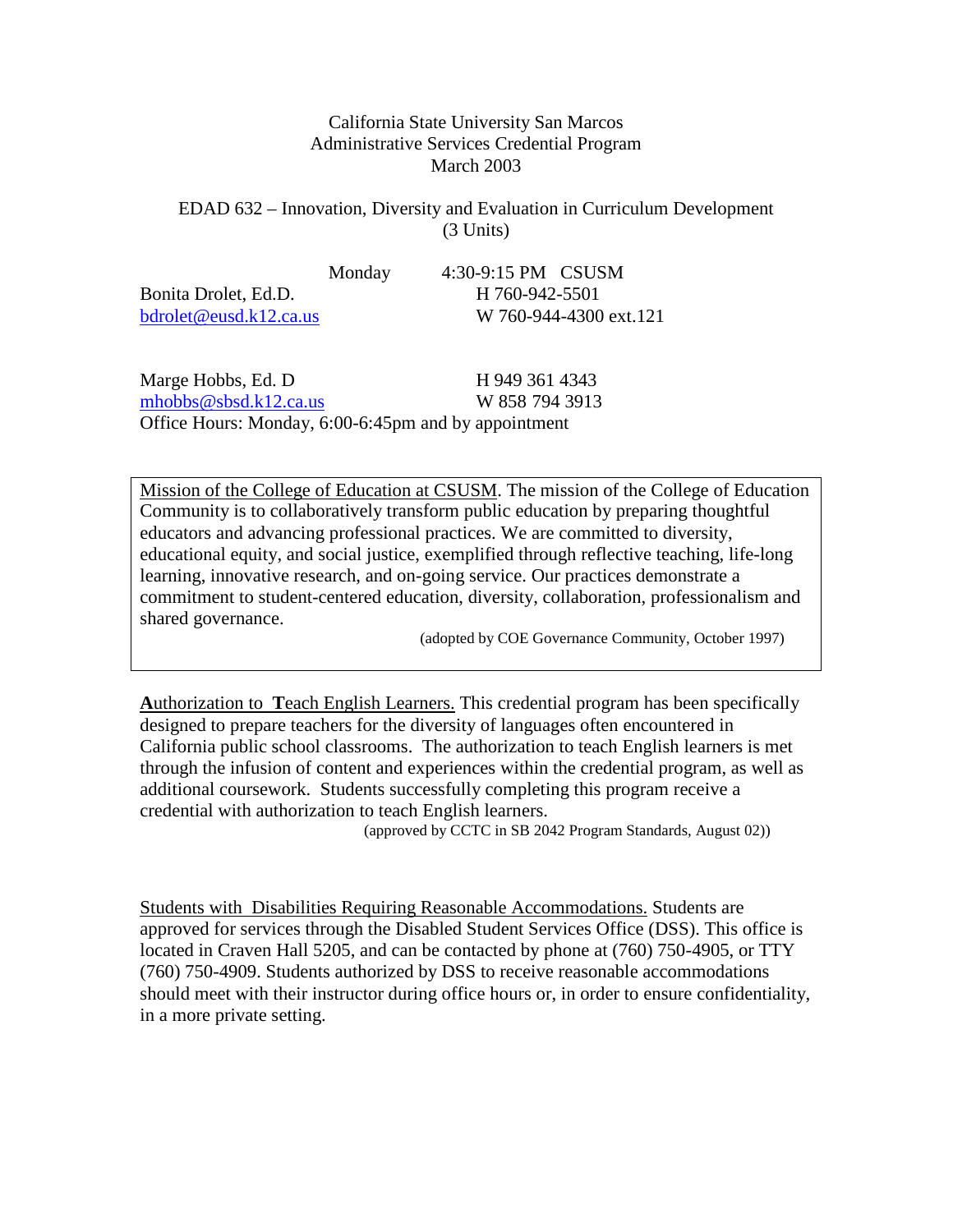**Writing:** In keeping with the All-University Writing Requirement, all courses must have a writing component of at least 2,500 words (approximately 10 pages), which can be administered in a variety of ways.

**Attendance Policy:** Due to the dynamic and interactive nature of course in the COE, all students are expected to attend all classes and participate actively. At a minimum, students must attend more than 80% of class time, or s/he may not receive a passing grade for the course at the discretion of the instructor. If two class sessions are missed, or if the student is late (or leaves early) more than three sessions, s/he cannot receive a grade of "A". If three class sessions are missed, the highest possible grade that can be earned is a "C+". If extenuating circumstances occur, the student should contact the instructor as soon as possible to make appropriate arrangements.

**Grading Policy:** Students will be evaluated on class participation and written assignments. The final grade will be based 50% on class participation, 40% on the written assignments and 20% on in-class activities. Written assignments are to be prepared in New Times Roman, 12 font, with one inch margins.

**Course Description for EDAD 632:** The leadership role of site and district administrators is critical in the development of curricular programs responsive to the diverse populations of the contemporary school. Through the examination, analysis and evaluation of current curricular models, policies and procedures students learn how to develop transformative curricula. Students examine the role of evaluative measures as integral to curricula development, explore innovation and change in teaching and learning, and investigate appropriate methods for stimulating change in public education.

**Goals for EDAD 632:** The course will assist administrative candidates to

- 1. Appreciate, support and affirm diverse students through curricular development, implementation and evaluation
- 2. Implement strategies to achieve and maintain educational equity
- 3. Value and incorporate innovation and change into the management process
- 4. Function as the curricular leader for the school site

**Course Objectives for EDAD 632** Upon completion of the course the candidate will know/understand:

- Development of a school climate which promotes learning for all students
- Historical basis for contemporary instructional patterns
- Principles of human growth, development and learning
- Role of students, staff, parents and communities in curricular development
- Procedures for curriculum development and implementation
- Supervision and evaluation of transformational curriculum and instruction
- Appropriate use of all school resources
- Concepts and techniques of staff development
- Implementation of mandated special programs
- The role of professional organizations and unions
- Concepts and procedures related to direct services to students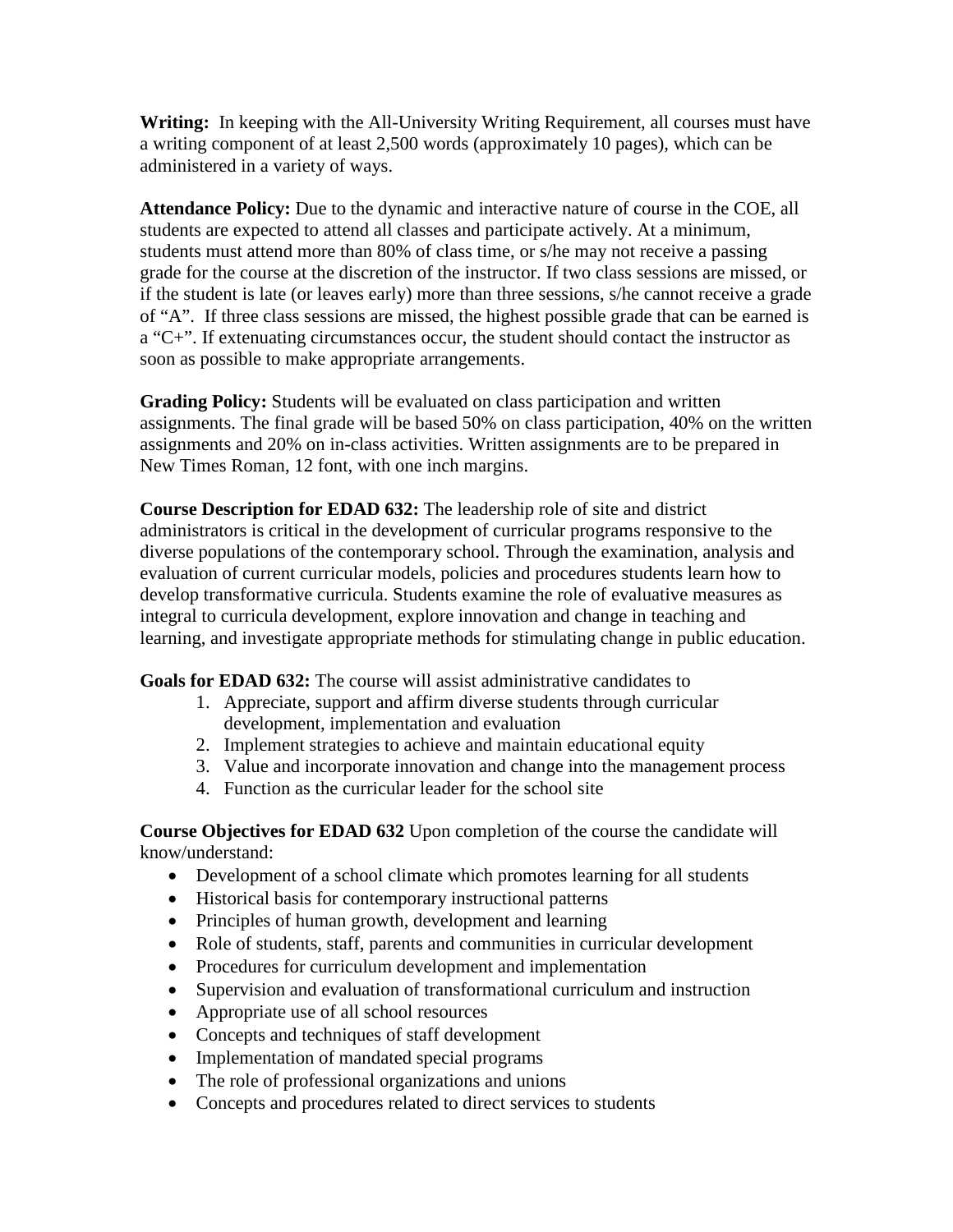- Support for and affirmation of diversity in curriculum and instruction
- Uses of technology in the innovation, development and evaluation of curriculum

| <b>Required Materials for 632:</b><br><b>Building People, Building Teams</b> | Harvey, Thomas and Drolet, Bonita |
|------------------------------------------------------------------------------|-----------------------------------|
| Results: The key to continuous school<br>improvement                         | Schmoker, Mike                    |
| Why are all the black kids sitting together in the<br>cafeteria?             | Tatum, Beverly                    |
| <b>Reference/Other Materials</b>                                             |                                   |
| <u> Educational Administration – A problem-based</u><br>approach             | Cunningham and Cordeiro           |
| Websites and article reprints                                                |                                   |

#### **Additional Information:**

Students will be asked to locate and bring to class various artifacts such as policies, forms, etc. as well as use the Internet to seek out information.

The syllabus may be adjusted to accommodate more or less time on a subject or issue.

During discussions it is expected that students will pose questions and provide responses related to innovation, diversity and evaluation in the curriculum. A rubric for participation is attached.

#### **Syllabus**

#### **March 10 Syllabus Review, Assignment Expectations, Discussion of Course Content and Culture and Team Building**

Dr. Marge Hobbs and Dr. Bonnie Drolet

Lecture and Discussion:

- Creating a culture for change
- What does a successful team look like?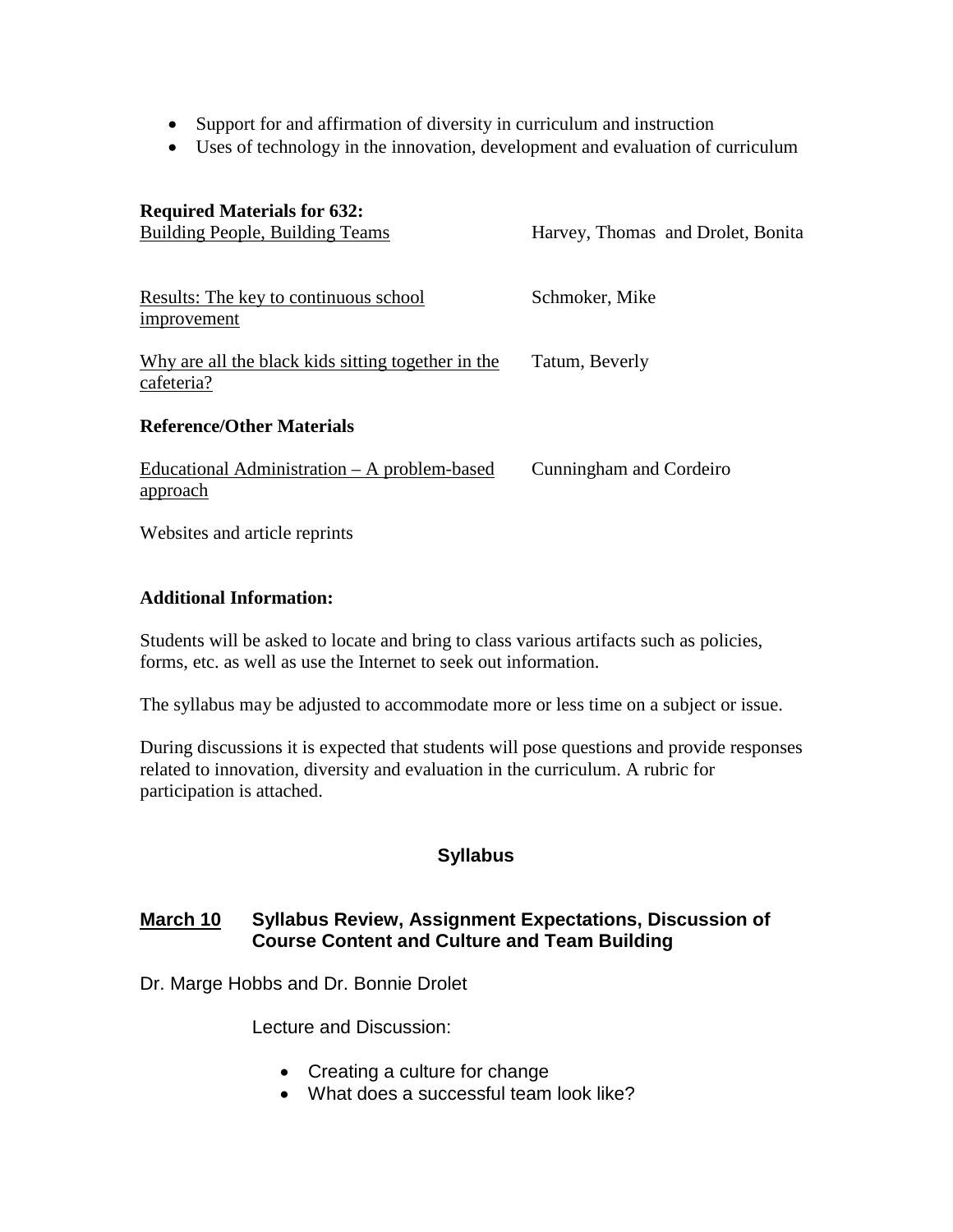- How to create a high functioning team to support student learning
- What strategies will you implement to increase student achievement and staff buy in? Written in Class

March 17 Reading Assignment:

"Is the Fuss About Brain Research Justified? In a Word, Absolutely" by David Sousa

[http://www.cdl.org/resources/reading\\_room/print/brains\\_research.html](http://www.cdl.org/resources/reading_room/print/achieve_gap.html)

### **March 17 Principles of Cognitive Growth and Development of Learning**

Dr. Marge Hobbs and Dr. Bonnie Drolet

### **Lecture and Discussion**

- Reading Assignment (Sousa) Reflection (Written in class)
- Brain Research
- Memory, emotion and stress the implications for learning and development of school culture

March 24 Assignment:

Find one article on current Brain Research to share

# **March 24 Why Standards?**

Dr. Marge Hobbs

Lecture and Discussion:

- Share Brain Research Articles
- What Culture needs to be changed to implement Standards?
- How do Standards provide for equal access?
- How might Standards get in the way of student growth?
- Change that has occurred as a result of the implementation of standards.

April 7 Assignment Due

.

• Be prepared to share one curricular (content, materials or delivery) innovation based upon standards that has been successfully implemented at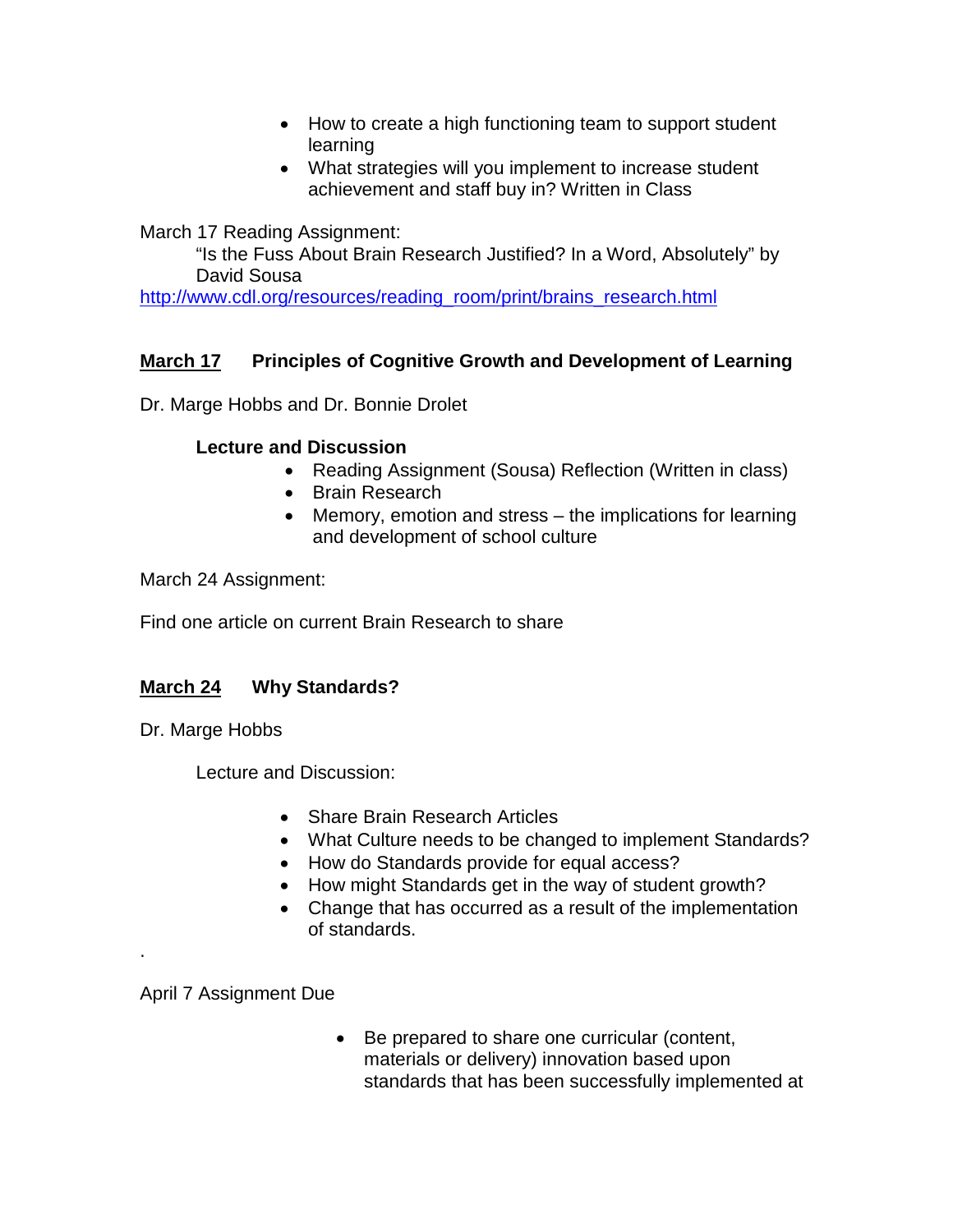your school/district that is based on analysis of summative assessment data

- Bring formative and summative assessment, including API data that is used at your school/district
- Read Results by Schmoker

#### **March 31 SPRING BREAK No Class**

### **April 7 Putting Data to Work**

Dr. Marge Hobbs

### **Lecture and Discussion:**

- Share curricular innovation
- "What Culture needs to be changed to implement Results
- What Resources do you need to obtain results for students?
- How will your school make changes based on Results?
- How does API and AYP relate to student achievement/results? Be prepared to share your school's data
- How does a principal know that students are learning what they are supposed to be learning?
- Be prepared to write a paper describing your schools needs and strategies for improvement

April 14 Reading Assignments necessary for paper:

- 1. "White Privilege: Unpacking the Invisible Knapsack" by McIntosh <http://www.spokanehumanrights.org/ccrr/packet/article.html>
- 2. "Helping all Students Achieve: Closing the Achievement Gap" by Kati Haycock [http://www.cdl.org/resources/reading\\_room/print/achieve\\_gap.html](http://www.cdl.org/resources/reading_room/print/achieve_gap.html)
- 3. Why Are All the Black Kids Sitting Together in the Cafeteria? By Tatum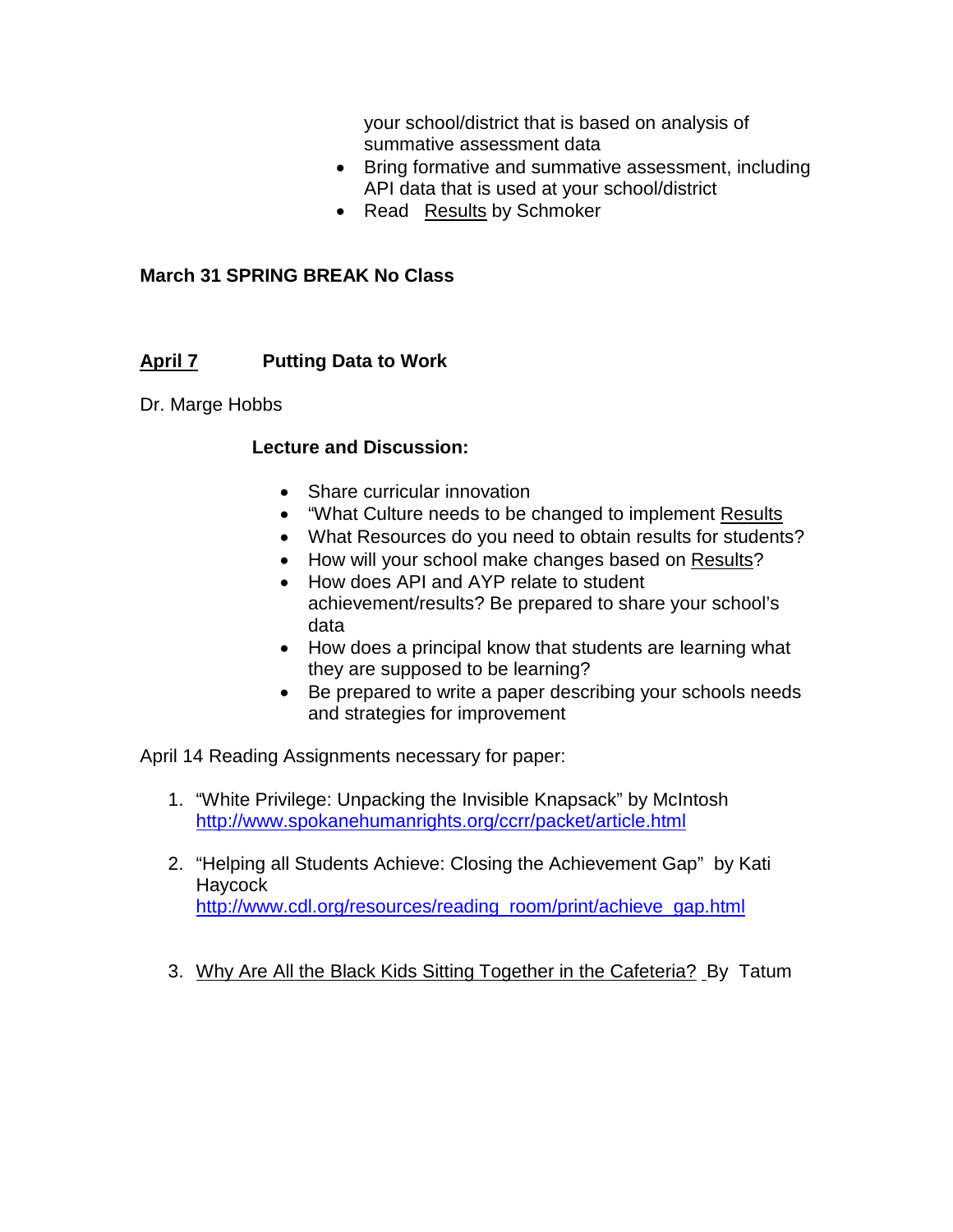# **April 14 The Difference between Equity and Equality**

- Write a 500 hundred word reflection that includes the following:
	- **One personal belief/assumption that you need to** address in order to an "educator for all children"
	- A description of one unearned advantage or undeserved disadvantage you observed in the school setting
	- **What is the first step you would take to change the** culture in your school that allowed it to happen.

# **April 21 Diversity – Reality and Challenge**

Dr. Bonnie Drolet

Lecture and Discussion:

- Based on your readings and your paper, be prepared to present a 5 minute presentation on which factors inside and outside your school contribute to the presence and impact of unearned advantage and undeserved disadvantage in our schools.
- Reflect on personal growth needed as a result of the presentations. Written in Class

April 28 Assignment:

Bring copies of the Administrative Standards and California Standards for the Teaching Profession

# **April 28 Staff Development to Improve Student Learning**

Dr. Marge Hobbs

Lecture and Discussion

- Review of the Administrative standards and California Standards for the Teaching Profession and the implications for staff development
- Understanding Adult Learning Theory
- Where to begin?